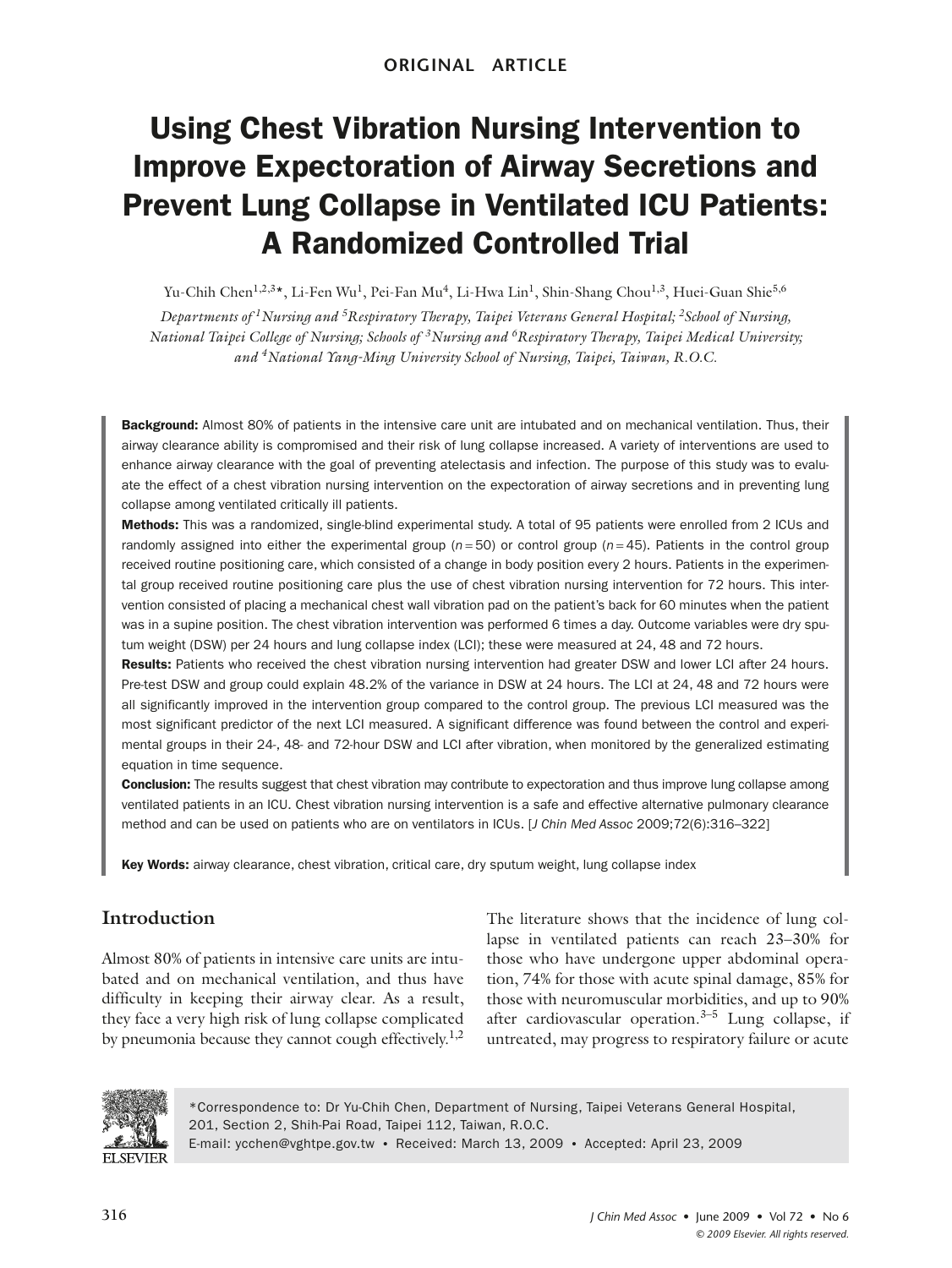respiratory distress syndrome, which would prolong ventilator use and increase mortality to  $33\%$  or  $71\%$ .<sup>6,7</sup>

A systematic review of nonpharmacologic protussive therapies found that a combination of more than 1 chest physiotherapy procedure may help to reinflate the collapsed lobe of a lung. $8$  Many studies have suggested that postural drainage combined with chest percussion, as well as lung hyperinflation plus suction, are the best ways to quickly solve lung lobe atelectasis.<sup>9,10</sup> However, a head-down leg-elevated position is harmful to the vital signs of unstable patients, and is therefore not recommended for the critically ill.<sup>11</sup> The manual performance of chest wall percussion or the use of a hand-driven chest vibrator is labor-intensive and highly operator-dependent, with its efficacy being quite variable. Auto percussion or auto vibration (1,000–1,200 cycles/min), which can be quantified and timed, is more objective and should provide more reliable data.<sup>12,13</sup> Some studies have shown that highfrequency chest compression leads to more mucus clearance and better lung function compared with conventional chest physiotherapy.8,14

The purpose of this study was to test the effectiveness of a mechanical chest vibration pad linked with repositioning every 2 hours when used on mechanicallyventilated critically ill patients with the aim of improving pulmonary secretion clearance and preventing lung collapse.

# **Methods**

This was a randomized, single-blind experimental study. Between April and July 2007, patients were enrolled from 2 ICUs, 1 medical and surgical ICU and 1 neurologic ICU, in a medical center in Taipei. The inclusion criteria were age between 20 and 85 years, expected use of a ventilator for > 3 days, APACHE-II (Acute Physiology and Chronic Health Evaluation, version II) score of 15–40, ability to communicate in Mandarin or Taiwanese, and willingness to participate in the study. Exclusion criteria included skin damage to an area of the back, any tendency towards acute bleeding, presence of a chest drainage tube, fractured ribs or percutaneous emphysema, spinal surgery, unstable intracranial pressure and patients who signed the "do not resuscitate" instruction. Simple randomization was performed using a table of random numbers, and eligible patients were randomly assigned into either a control or an experimental study group. The institutional review board approved the study protocol and informed consent was obtained from all participants.

Patients in the control group received routine positioning care, which included a change of position every 2 hours by the ICU nurses. The position turning sequence was left lateral, supine, right lateral and supine. Patients in the experimental group received routine positioning care plus mechanical chest vibration over 72 hours. The chest vibration nursing intervention included placing a mechanical chest wall vibration pad on the patient's back for 60 minutes when the patient was turned into the supine position. The chest vibration intervention was performed 6 times a day, every 4 hours over the 72 hours. The vibration pad was placed from shoulder to sacrum. The mechanical chest wall vibration used was a Niagara vibrator type H.U.75, frequency 70 Hz, 1,000–1,200 cycles/min. The vibration wave was generated from the pad  $(40 \times 60 \text{ cm})$  in spiral, vertical and horizontal directions. The patients lay on the pad with a blanket covering them. The vibrator was turned on and took just over half a second to reach the maximum frequency and range of vibration.

During vibration therapy, hemodynamic status and vital signs were closely monitored, and if heart beat fluctuated >20bpm, blood pressure fluctuated >20mmHg, respiration rate fluctuated  $> 10$  bpm, or oxygen saturation dropped to lower than 95%, vibration would be stopped immediately and the study process for that patient ended. However, none of the participants experienced any of the above episodes in this study.

The mechanical ventilator settings for both groups were adjusted by certified respiratory therapists in compliance with the prescription. Tidal volume was set based on the patient's weight (10 mL/kg). The system was in the pressure control mode, with a pressure level of  $20-25 \text{ cm}H_2O$ , and a plus positive end expiration pressure of  $10-15 \text{ cm}H_2O$  as the plateau pressure for inspiration was set  $<$  35 cmH<sub>2</sub>O. Every ventilator was equipped with heated-wire humidifier, with the temperature set at 37°C and the moisture at 100%. The respiratory therapist checked the ventilator's temperature and moisture every 8 hours. ICU nurses assessed the patient's breath sounds and suctioned out any secretion as needed.

Demographic and clinical data were collected on enrolment and included sex, age, diagnosis on admission, medical history, number of days intubated before enrolment, and APACHE II score. Before the experimental interventions started, the outcome variables, 24-hour dry sputum weight  $(DSW)^{15,16}$  and lung collapse index  $(LCI),$ <sup>17</sup> were evaluated. They were also measured at 24, 48 and 72 hours after the study intervention began.

Twenty-four-hour DSW was calculated from the 24-hour sputum collection, $15,16$  which had been dried using a heater set at 80°C for another 24 hours.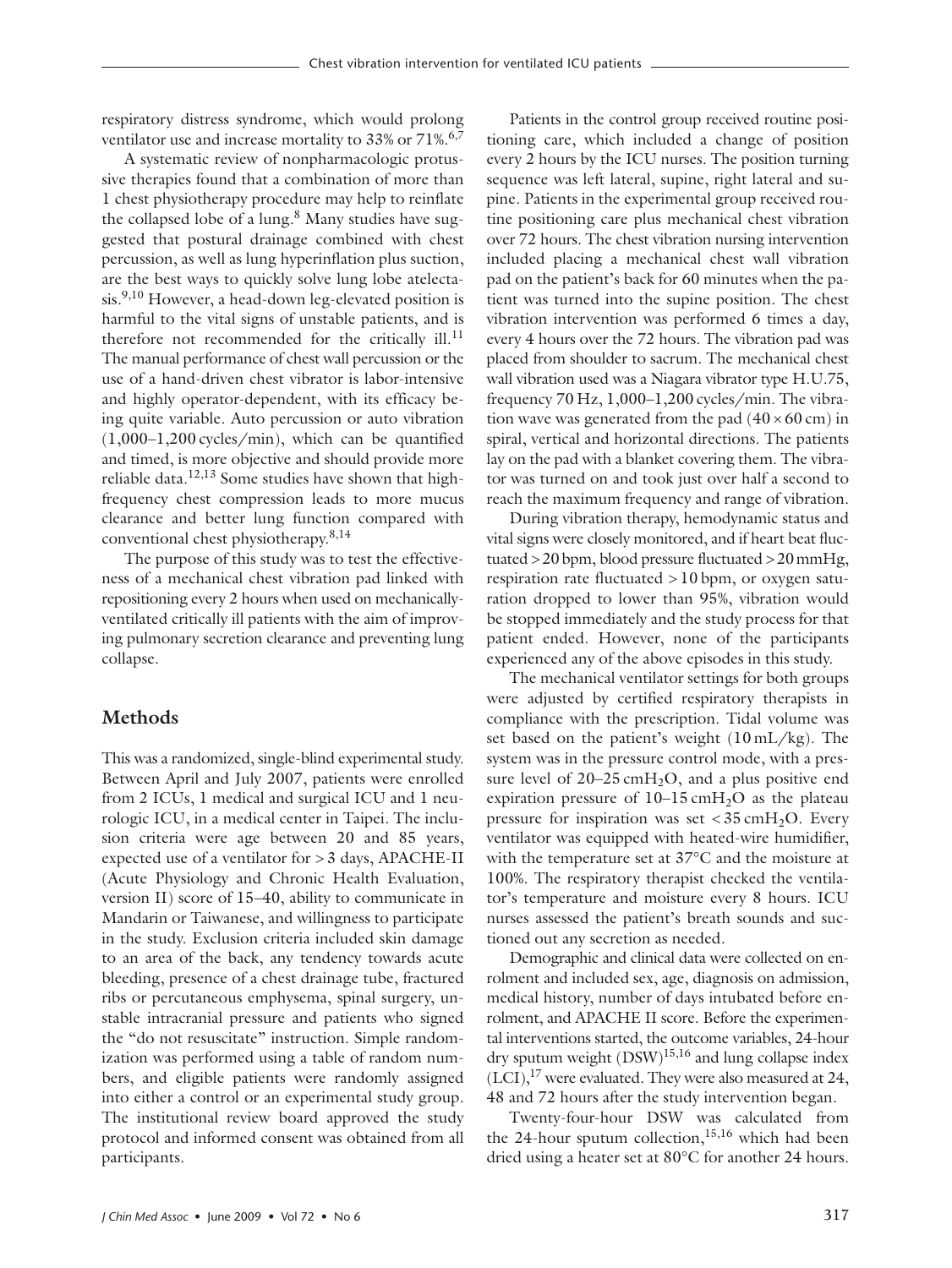|                                          | Control group<br>$(n=45)$ | Experimental group<br>$(n = 50)$ | $\chi^2$ | p    |
|------------------------------------------|---------------------------|----------------------------------|----------|------|
| Male                                     | 30(66.7)                  | 39(78.0)                         | 1.53     | 0.22 |
| Diagnosis                                |                           |                                  |          |      |
| Sepsis                                   | 16(35.6)                  | 20(40.0)                         | 0.19     | 0.65 |
| Respiratory failure                      | 16(35.6)                  | 19(38.0)                         | 0.06     | 0.80 |
| Surgery                                  | 18(40.0)                  | 11(22.0)                         | 3.61     | 0.06 |
| Past history                             |                           |                                  |          |      |
| <b>CVA</b>                               | 9(20.0)                   | 17 (34.0)                        | 0.23     | 0.13 |
| <b>COPD</b>                              | 7(15.6)                   | 8(16.0)                          | 0.00     | 0.95 |
|                                          |                           |                                  | t test   | р    |
| Age (yr)                                 | $66.8 \pm 19.8$           | $73 \pm 15.6$                    | $-1.84$  | 0.07 |
| PaO <sub>2</sub> /FiO <sub>2</sub> ratio | $265 \pm 205.4$           | $337.9 \pm 164.9$                | $-7.22$  | 0.09 |
| <b>APACHE II</b>                         | $25.4 \pm 6.6$            | $23.1 \pm 7.2$                   | 1.47     | 0.14 |
| Days in hospital                         | $16.6 \pm 23.2$           | $11.5 \pm 10.4$                  | 1.39     | 0.17 |
| DSW ( $mg/24$ hr)                        | $5.42 \pm 3.98$           | $5.74 \pm 6.23$                  | $-0.31$  | 0.76 |
| LCI                                      | $2.09 \pm 0.79$           | $2.26 \pm 0.63$                  | $-1.15$  | 0.25 |

*\*Data presented as n (%) or mean* ± *standard deviation. CVA* = *cerebrovascular accident; COPD* = *chronic obstructive pulmonary disease; APACHE II* = *Acute Physiology and Chronic Health Evaluation version II: DSW = dry sputum weight; LCI = <i>lung collapse index*.

Clinically, the nurse suctioned the sputum into a suction bottle, and every morning, at 7 a.m., the investigator weighed the bottle, stirred it evenly, and drew out 10 mL, which was sent to the laboratory for dry weight analysis. The weight of the dried sputum was then multiplied to give the 24-hour amount. LCI was evaluated by 1 respiratory physician and 1 nurse practitioner independently using a 4-point scale  $(0 = normal)$  expansion,  $1 =$ single lobe collapsed,  $2 = 2$  lobes collapsed,  $3 =$ multiple lobes collapsed)<sup>17</sup> and based on changes in routine chest X-ray and the patients' clinical presentation every morning. If there was disagreement between the 2 LCI readings, a face-to-face discussion was held by the physician and the nurse practitioner to achieve consensus.

SPSS version 17.0 (SPSS Inc., Chicago, IL, USA) was used for data analysis. Univariate and multivariate analyses were used to compare the variables between the 2 groups. Multivariate longitudinal regression analyses were performed using the generalized estimating equation (GEE). Continuous variables were compared using Student's test for normally distributed variables. The  $\chi^2$  test was used to compare categorical variables. Statistical significance was considered at a *p* value  $\leq$  0.05 for all comparisons.

## **Results**

In total, 95 patients participated in the study, including 45 in the control and 50 in the experimental group; 87 were in the general surgical-medical ICU, and 8 were in the neurologic ICU. Table 1 presents the demographic and baseline characteristics of the participants, which had no significant differences between the 2 groups.

In the experimental group, the DSW over the first 24 hours after intervention was significantly increased compared to that of the control group (Table 2). The mean DSW of the experimental group was also greater than that of the control group at 48 and 72 hours, but the difference did not reach statistical significance. An intragroup comparison across the experimental group showed that the best result for sputum excretion was 24 hours after the chest vibration intervention, which was significantly more than the pre-test average of  $5.74 \pm 6.22$  mg. The LCI in the experimental group was significantly improved compared to that of the control group at 48 and 72 hours (Table 2). The intragroup comparison also showed that the LCI in the experimental group was significantly improved after intervention while that of the control group showed no significant differences at the 3 time points.

In addition, analyses of the repeated relationships were performed by GEE. The DSW of the experimental group, monitored by GEE in the time sequence, yielded a β value of significance of 5.419  $(p=0.000)$ . At 24 hours after chest vibration in the control and experimental groups, the predictive value for pre-test DSW was  $2.985 \pm 0.854$ , which was statistically significant ( $p=0.000$ ). At 48 hours, the value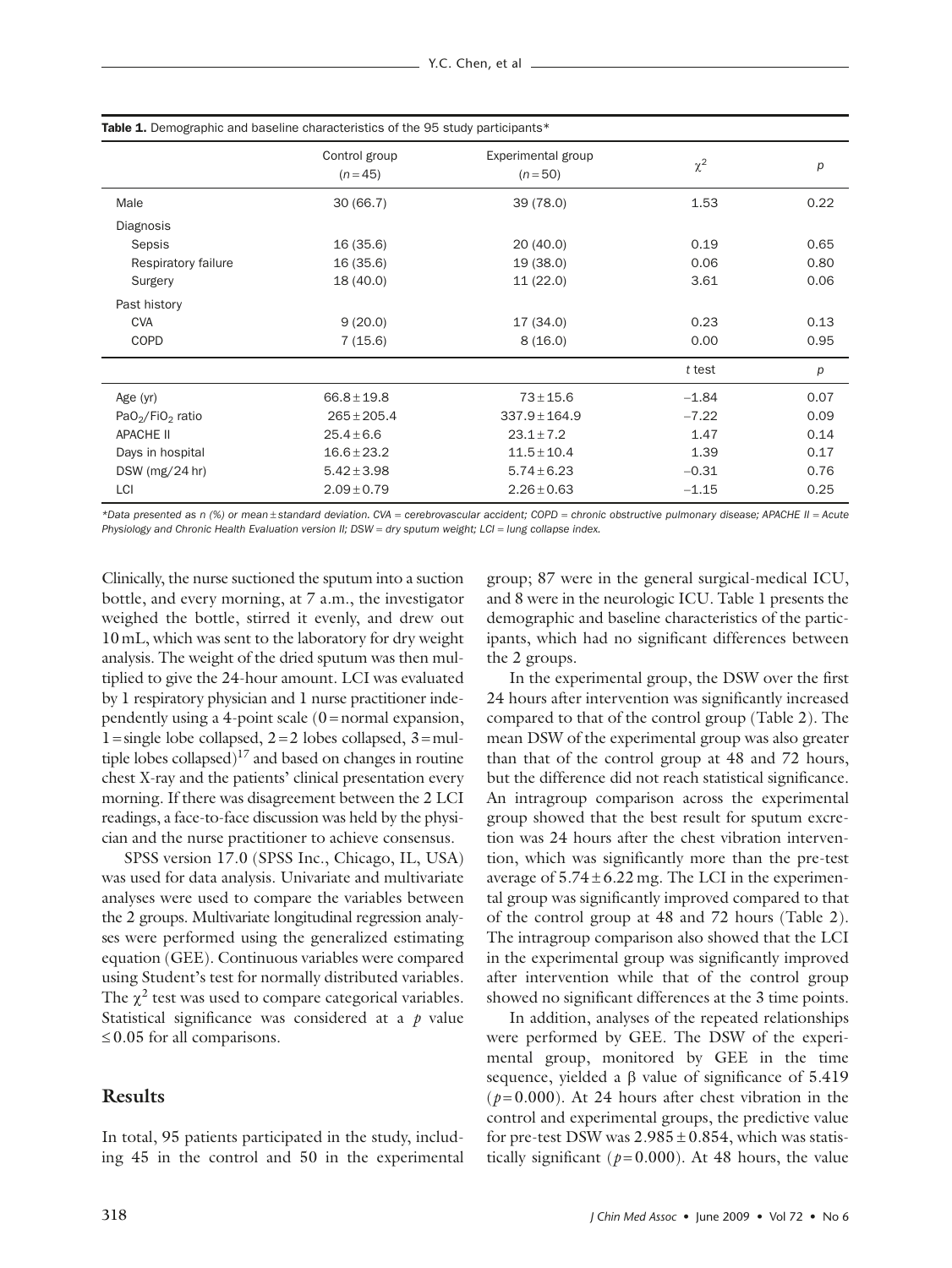|                   | Control group<br>Experimental group<br>$(n=45)$<br>$(n=50)$ |                 | t test  | р     |  |
|-------------------|-------------------------------------------------------------|-----------------|---------|-------|--|
| DSW ( $mg/24$ hr) |                                                             |                 |         |       |  |
| 24 hr             | $5.39 + 4.39$                                               | $8.70 + 6.48$   | $-2.94$ | 0.004 |  |
| 48 hr             | $4.09 + 2.96$                                               | $4.65 + 3.44$   | $-0.86$ | 0.392 |  |
| 72 hr             | $3.56 + 3.10$                                               | $4.04 + 3.43$   | $-0.72$ | 0.471 |  |
| LCI               |                                                             |                 |         |       |  |
| 24 hr             | $1.78 + 0.82$                                               | $1.52 + 0.65$   | 1.69    | 0.096 |  |
| 48 hr             | $1.56 \pm 0.89$                                             | $1.18 \pm 0.72$ | 2.24    | 0.028 |  |
| 72 hr             | $1.60 \pm 0.91$                                             | $0.96 \pm 0.73$ | 3.75    | 0.000 |  |

*\*Data presented as mean* ± *standard deviation.*

Table 3. Changes in dry sputum weight with chest vibration, monitored by generalized estimating equation  $(n = 95)$ 

|                                                    | β        | Standard<br>error | р     |  |
|----------------------------------------------------|----------|-------------------|-------|--|
| Group                                              |          |                   |       |  |
| Control vs. experimental                           | 5.419    | 0.586             | 0.000 |  |
| Time sequence                                      |          |                   |       |  |
| 24 hr post-test vs. pre-test                       | $-1.864$ | 0.594             | 0.957 |  |
| 48 hr post-test vs. pre-test                       | $-1.331$ | 0.594             | 0.025 |  |
| 72 hr post-test vs. pre-test                       | $-0.032$ | 0.647             | 0.004 |  |
| Groups in time sequence (experimental vs. control) |          |                   |       |  |
| 24 hr post-test vs. pre-test                       | 2.985    | 0.845             | 0.000 |  |
| 48 hr post-test vs. pre-test                       | 0.241    | 0.999             | 0.809 |  |
| 72 hr post-test vs. pre-test                       | 0.159    | 1.008             | 0.875 |  |

was  $0.241 \pm 0.999$ , which was not statistically significant ( $p=0.809$ ). At 72 hours, the value was  $0.159 \pm$ 1.008, which was also not statistically significant (*p* = 0.875) (Table 3, Figure 1).

The results of chest vibration, as evaluated by LCI and monitored by GEE in time sequence, showed an average β value of 2.089 ( $p=0.000$ ). At 24 hours after chest vibration in the control and experimental groups, the predictive value for pre-test X-ray status was −0.429 ± 0.161 (*p* = 0.008). At 48 hours, the predictive value was  $-0.547 \pm 0.188$  ( $p = 0.004$ ), while at 72 hours, the value was  $-0.811 \pm 0.211$  (*p* = 0.000) (Table 4, Figure 2).

Stepwise regressions were performed by stratifying patients based on their characteristics, and grouping categories in order to find predictors for DSW and LCI at 24, 48 and 72 hours. Firstly, the results showed that the previous DSW measured was the most significant predictor of the next DSW measured and explained 39.6%, 19.1% and 48.4% of the variance in DSW at 24, 48 and 72 hours, respectively (Table 5). Secondly, grouping was a significant predictor of DSW



Figure 1. Changes at pre-test, and 24, 48 and 72 hours for dry sputum weight (DSW) across the 2 groups. EMDSWUL = experimental group mean DSW upper limit; EMDSW = experimental group mean DSW; EMDSWLL = experimental group mean DSW lower limit; CMDSWUL = control group mean DSW upper limit; CMDSW = control group mean DSW; CMDSWLL = control group mean DSW lower limit.

| <b>Table 4.</b> Changes in lung collapse index with chest vibration, |  |
|----------------------------------------------------------------------|--|
| monitored by generalized estimating equation $(n=95)$                |  |

|                                                    | β        | Standard<br>error | р     |  |  |
|----------------------------------------------------|----------|-------------------|-------|--|--|
| Group                                              |          |                   |       |  |  |
| Control vs. experimental                           | 2.089    | 0.117             | 0.000 |  |  |
| Time sequence                                      |          |                   |       |  |  |
| 24 hr post-test vs. pre-test                       | $-0.311$ | 0.129             | 0.016 |  |  |
| 48 hr post-test vs. pre-test                       | $-0.533$ | 0.143             | 0.000 |  |  |
| 72 hr post-test vs. pre-test                       | $-0.489$ | 0.153             | 0.001 |  |  |
| Groups in time sequence (experimental vs. control) |          |                   |       |  |  |
| 24 hr post-test vs. pre-test                       | $-0.429$ | 0.161             | 0.008 |  |  |
| 48 hr post-test vs. pre-test                       | $-0.547$ | 0.188             | 0.004 |  |  |
| 72 hr post-test vs. pre-test                       | $-0.811$ | 0.211             | 0.000 |  |  |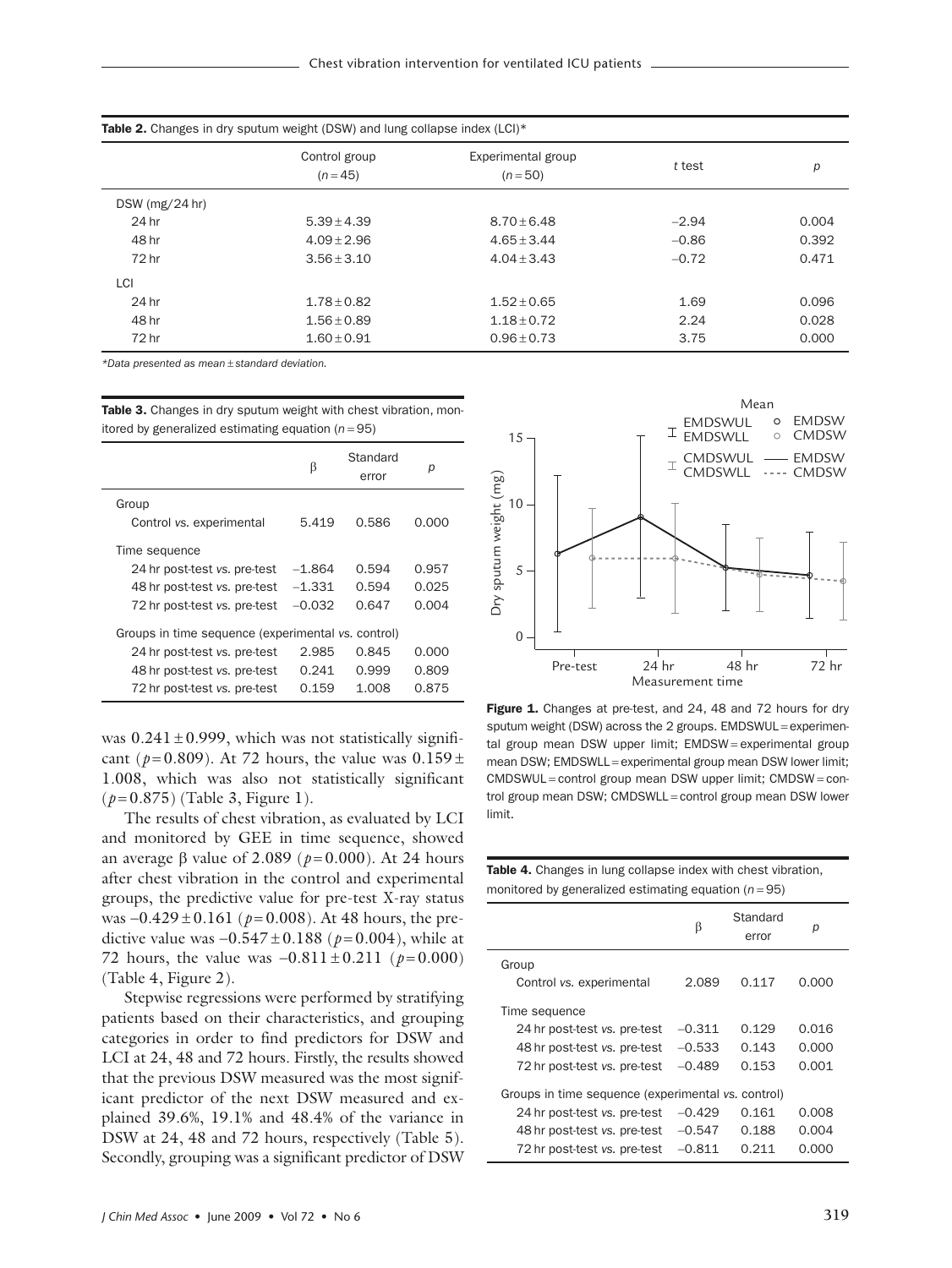

Figure 2. Changes at pre-test, and 24, 48 and 72 hours for X-ray lung collapse index (LCI) across the 2 groups. EMXraySUL = experimental group mean X-ray score upper limit; EMXrayS = experimental group mean X-ray score; EMXraySLL = experimental group mean X-ray score lower limit; CMXraySUL = control group mean X-ray score upper limit; CMXrayS = control group mean X-ray score; CMXraySLL = control group mean X-ray score lower limit.

Table 5. Stepwise regression analysis for prediction of dry sputum weight at the 3 time points after chest vibration nursing intervention (*n* = 95)

|                                    | $R^2$ | β               | F     | р                   |
|------------------------------------|-------|-----------------|-------|---------------------|
| At 24 hr                           |       |                 |       | $34.864 \div 0.001$ |
| Pre-test DSW                       | 0.396 | 0.640           |       |                     |
| Group classification $0.482 -2.93$ |       |                 |       |                     |
| At 48 hr                           |       |                 | 9.993 | < 0.001             |
| DSW at 24 hr                       | 0.191 | 0.426           |       |                     |
| History of surgery                 | 0.245 | 0.232           |       |                     |
| History of COPD                    | 0.288 | $-0.208$        |       |                     |
| At 72 hr                           |       |                 |       | $42.291 \le 0.001$  |
| DSW at 48 hr                       | 0.484 | 0.728           |       |                     |
| Pre-test status                    |       | $0.530 - 0.216$ |       |                     |
| of  C                              |       |                 |       |                     |

*DSW* = *dry sputum weight; COPD* = *chronic obstructive pulmonary disease; LCI* = *lung collapse index.*

at 24 hours. Thirdly, the patient's surgical history and chronic obstructive pulmonary disease (COPD) were significant predictors of DSW at 48 hours. Finally, it was found that pre-test LCI was a significant predictor of DSW at 72 hours.

The previous LCI measured was the most significant predictor of the next LCI measured and explained 11.5%, 59% and 45% of the variance in LCI at 24, 48 and 72 hours, respectively. Group was a significant predictor for LCI at 24 and 72 hours. DSW at 24 hours

Table 6. Stepwise regression analysis for prediction of lung collapse index at the 3 time points after chest vibration nursing intervention  $(n = 95)$ 

|                | $R^2$ | β        | F      | р         |
|----------------|-------|----------|--------|-----------|
| At 24 hr       |       |          | 8.124  | < 0.000   |
| Pre-test   CI  | 0.115 | 0.354    |        |           |
| Grouping       | 0.178 | 0.252    |        |           |
| classification |       |          |        |           |
| At 48 hr       |       |          | 45.256 | < 0.000   |
| I CI at 24 hr  | 0.587 | 0.723    |        |           |
| DSW at 24 hr   | 0.623 | $-0.205$ |        |           |
| CV history     | 0.647 | $-0.155$ |        |           |
| At 72 hr       |       |          | 40.766 | $<$ 0.000 |
| LCI at 48 hr   | 0.450 | 0.604    |        |           |
| Grouping       | 0.521 | 0.274    |        |           |
| classification |       |          |        |           |

*LCI* = *lung collapse index; DSW* = *dry sputum weight; CV* = *cardiovascular.*

and cardiovascular history were significant predictors explaining the variance in LCI at 48 hours (Table 6).

# **Discussion**

The performance of effective and safe pulmonary nursing care always poses a challenge for nurses taking care of ventilated ICU patients in light of their critically ill condition. Since manual percussion is no longer used to help excrete sputum, the present study was conducted to provide empirical support for the effectiveness of vibration in preventing lung collapse. The results showed that for ventilated ICU patients, routine positioning care combined with 60 minutes of chest-wall deep vibration performed every 4 hours by auto vibrator at 1,000–1,200 cycles/min when patients were in supine position, plus suction if necessary, was able to achieve a significant difference in 24-hour DSW compared with a control group that received routine care only. The LCI in the experimental group also improved significantly at 48 and 72 hours compared to that in the control group. Our results are consistent with those of previous studies.<sup>1,2,5,18,19</sup>

A significant difference was found between the control and experimental groups at 24, 48 and 72 hours with regard to DSW after vibration, as monitored by GEE in time sequence. The predictive value for pre-test DSW was statistically significant at 24 hours after chest vibration started, but not at 48 and 72 hours. Thus, there was a significantly greater expectoration effect at 24 hours after auto chest vibration in the ventilated patients. At 48 and 72 hours, there was a continuing but only limited increase in excretion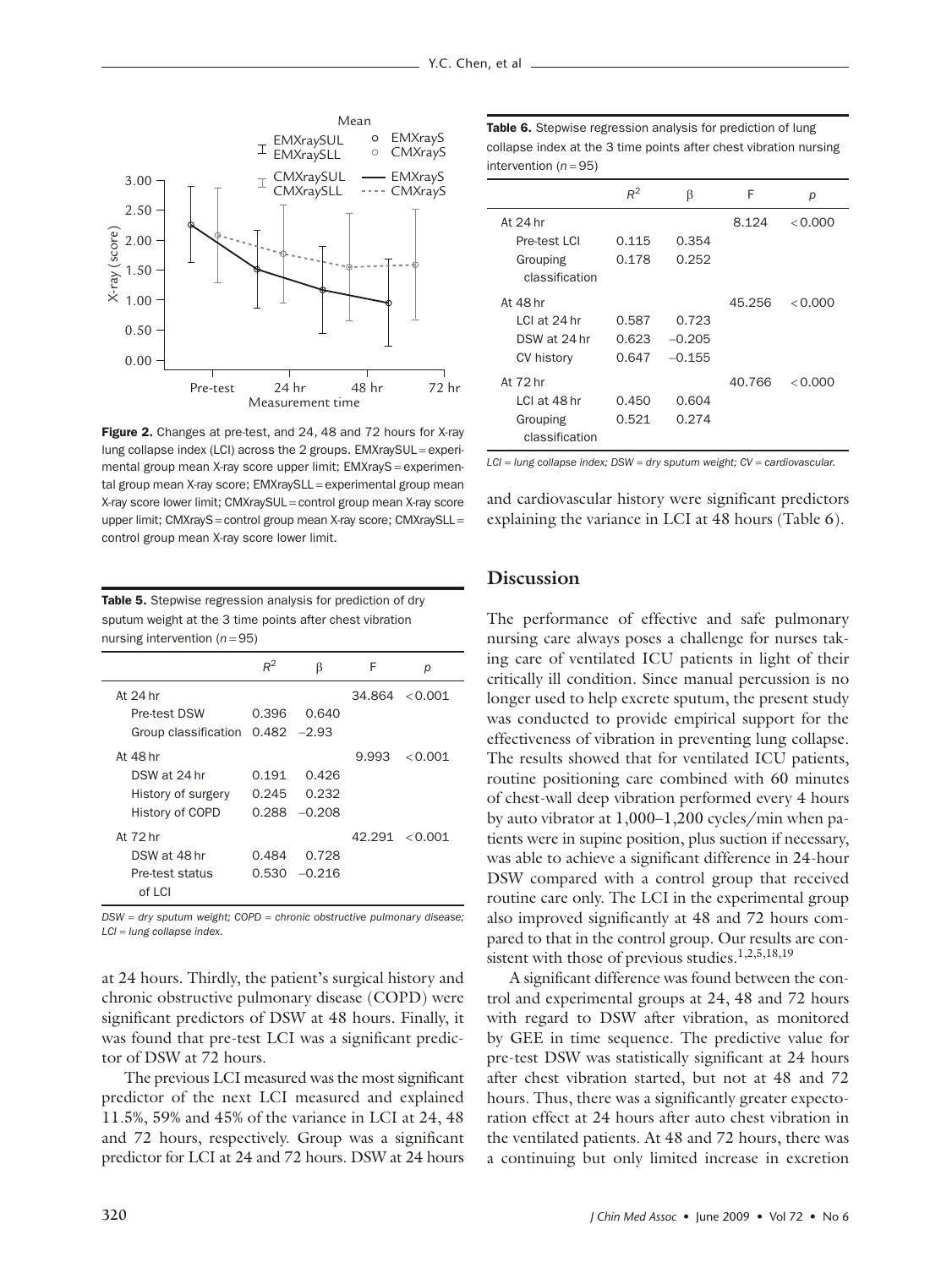compared to the control group; however, this did not reach statistical significance.

A significant difference was also found between the control and experimental groups for LCI at 24, 48 and 72 hours after chest vibration, when monitored by GEE in time sequence. The statuses of lung collapse at the 3 time points were all able to predict pre-test LCI. We believe that chest vibration made a significant improvement to the rate of lung collapse at 24 hours for the ventilated patients with sputum retained in their airway because of the increase in sputum secretion. Later, at 48 and 72 hours, since there was no continuing increase in sputum secretion, the improvement at 24 hours remained significantly different relative to the pre-test state of lung collapse.

In the regression analysis, pre-test DSW and grouping classification were the 2 significant predictors of 24-hour DSW. This result supports the idea that chest physiotherapy can have an immediate effect on the first day. In addition, the predictive factors of DSW at 48 hours included DSW at 24 hours, the postoperative status of the patient and COPD history. In other words, the DSW at 48 hours seemed to be affected by the amount of sputum excreted the day before, whether the patient had been operated on, and whether the patient had a history of COPD. The 2 most important predictors of DSW at 72 hours were the DSW at 48 hours and pre-test LCI (when patients were enrolled into the study). In summary, whether monitored at 24, 48 or 72 hours, the DSW of that day was always an important predictor of the following day's DSW. In addition, the DSW at 48 and 72 hours were affected by a previous history of pulmonary disease and pre-test lung collapse condition. Thus, it is clear that chest physiotherapy needs to be performed when patients have pulmonary morbidities or have had serious lung collapse.

When monitoring LCI at 24, 48 and 72 hours, we found that the predictive factors for lung collapse at 24 hours included the pre-test status and grouping classification. This finding confirms the idea that there is an immediate effect of chest vibration on the first day of treatment. The predictive factors of LCI at 48 hours included the LCI and DSW at 24 hours, and history of cerebrovascular accident. The predictive factors of LCI at 72 hours included lung collapse status at 48 hours and grouping classification. These results indicate that, whatever the time point, the LCI of that day was always a predictor of the following day's LCI. In addition, LCI at either 24 or 72 hours was also related to chest vibration, which again confirms the effectiveness of chest vibration in these circumstances, especially for patients with serious chest morbidities or lung collapse.

The chest vibration nursing intervention in this study was designed to be simple and easily carried out by the nurses who would perform these procedures. This is different from the study of Templeton and Palazzo, who applied very complicated chest physiotherapy to their critically-ill ventilated patients, which included inflating the lung manually, vibration, suction in a sitting position, inspiration and muscle movement, postural drainage and ventilated suction.<sup>7</sup> Such an approach places an extremely heavy burden on the patients and nurses. In contrast, our intervention created no extra burden on either the patients or nurses. Our study showed that chest vibration nursing intervention is able to reduce lung collapse among criticallyill and mechanically-ventilated patients and does this quickly within 24 hours; furthermore, patients' condition continues to improve with intervention up to 72 hours.

The present study shows that there is an obvious effect of the intervention when it is used on ventilated adult patients. Although intragroup matching was performed between the experimental and control groups of patients with cerebrovascular accident and COPD history, regression analysis found that these patients required a specific type of chest physiotherapy that fits their unique needs; this is because it is necessary to consider their overall poorer ability to excrete sputum and inflate their lungs.

One limitation of this study is that the study participants were from 2 units in 1 hospital, which limits the generalizability of the study to other types of units and healthcare sectors in Taiwan. Nevertheless, this study shows that chest vibration nursing intervention is a safe and effective alternative method of pulmonary clearance and can be used on patients who are on ventilators in an ICU. The present study established a standardized chest vibration nursing intervention based on a literature review and clinical observation. The study results confirm the feasibility of this approach in an ICU setting. The addition of this intervention to conventional positioning care appears to be better in preventing lung collapse than conventional positioning care alone. Thus, positioning care with the use of auto vibration performed every 4 hours is an effective intervention.

### **References**

- 1. Ciesla ND. Chest physical therapy for patients in the intensive care unit. *Phys Ther* 1996;76:609–25.
- 2. Ntoumenopoulos G, Presneill JJ, McElholum M, Cade JF. Chest physiotherapy for the prevention of ventilator-associated pneumonia. *Intensive Care Med* 2002;28:850–6.